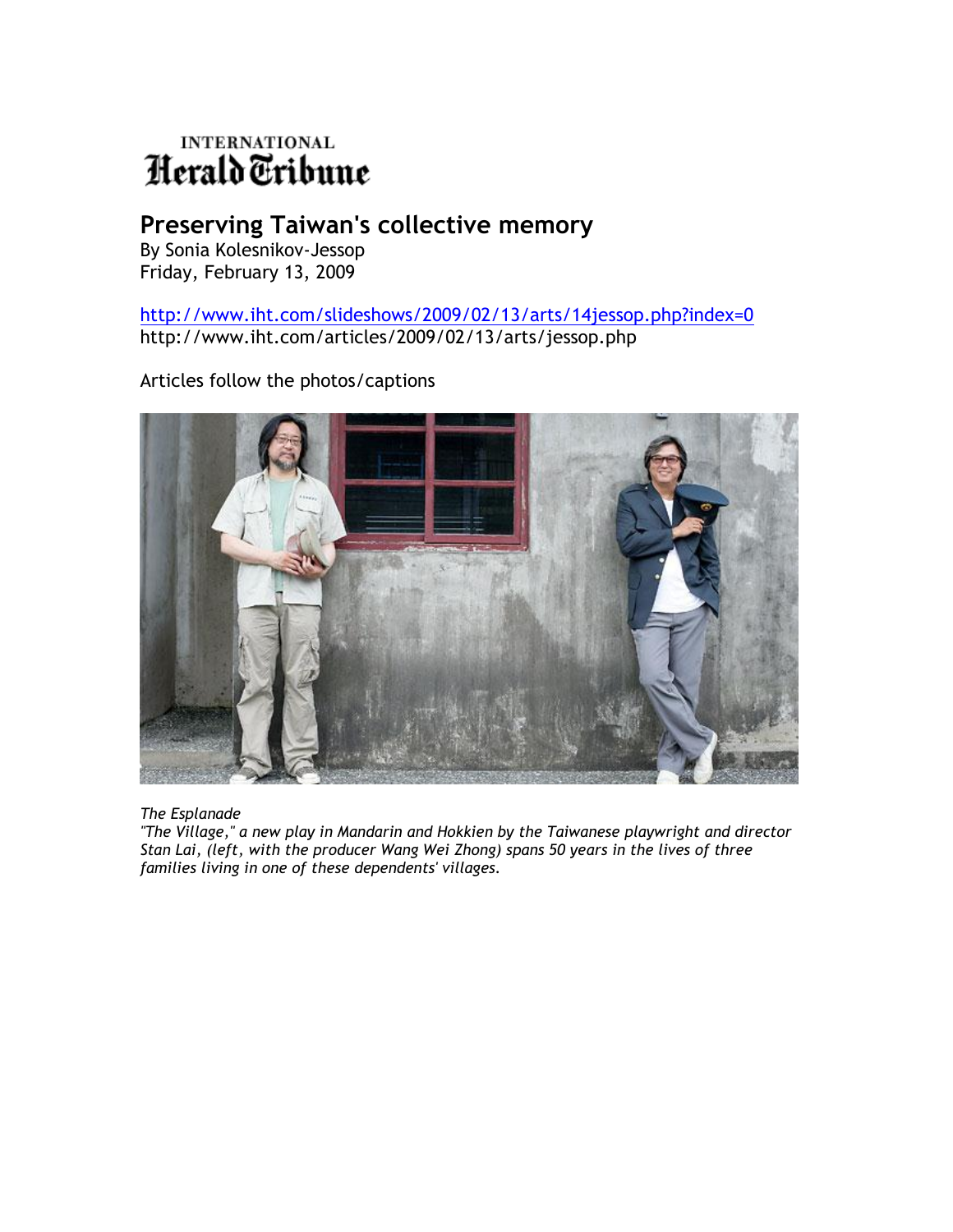

*The three-hour epic, featuring Lai's Taipei-based troupe Performance Workshop, had its premiere in Taipei in December and has proved to be a popular and critical success, with a sold-out second run until Feb. 24. The play has contributed to the recent debate in Taiwan about the need to preserve collective memories, while giving a human face to the impact of strained cross-Straits relations. (Pictured, a scene from "The Village.")*



*From the villagers' allegiance to the Republic of China flag to their sorrow when Chiang Kaishek died in 1975, their tearful return and reunion with loved ones on the mainland in the 1980s, and their children's aspirations to travel around the world, "The Village" is really the story of Taiwan. (A scene from "The Village.")*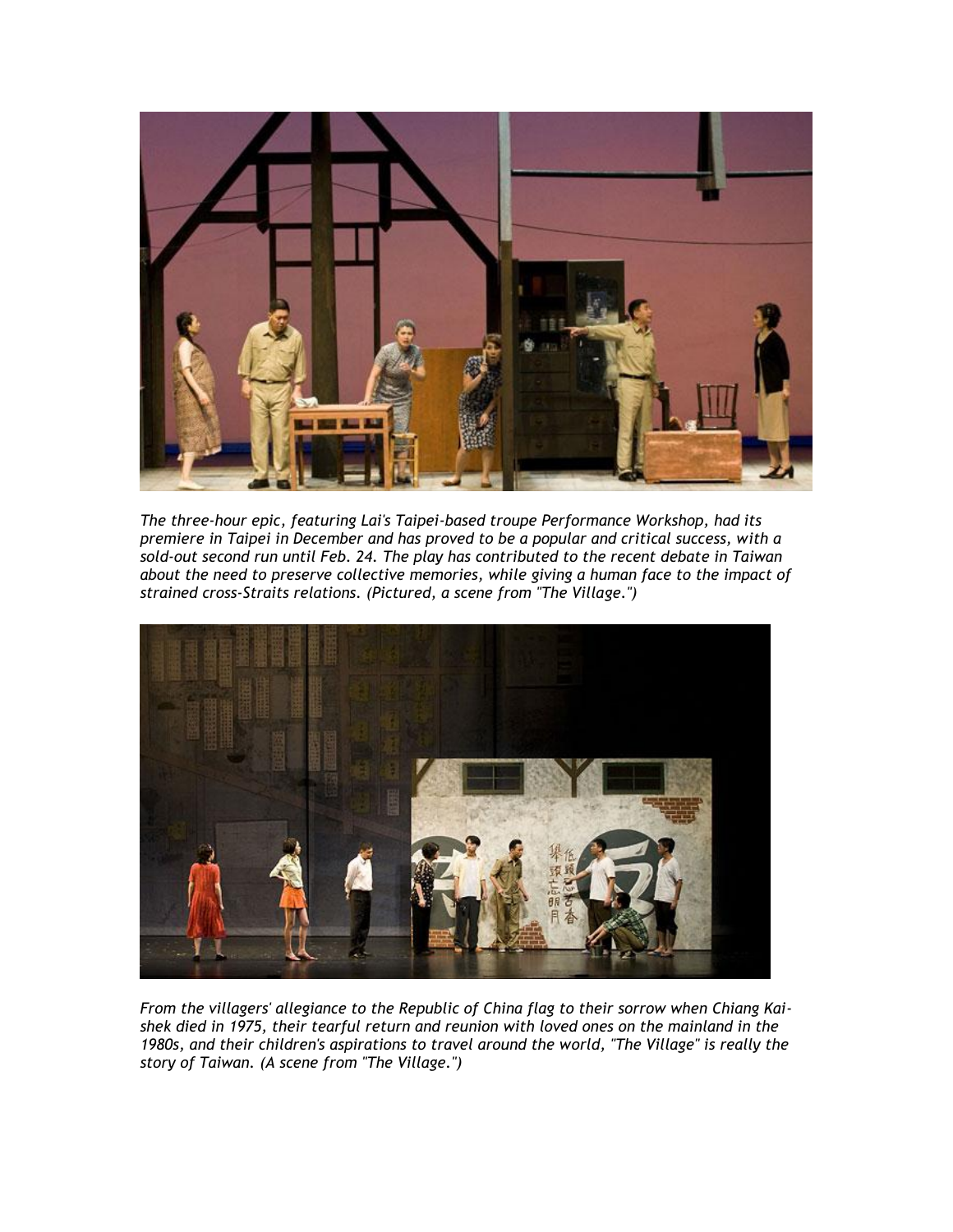

Lai, 55, said the ideas for the many personal stories told in "The Village" came from *discussions about village life with the Taiwanese television producer Wang Wei Zhong, who has been active in efforts to preserve and record the vanishing culture, having filmed documentaries and also written a drama series. (A scene from "The Village.")*

*Involuntary separation, displacement, and the search for identity have been longrunning themes in Lai's works. "'Who are you?' In Taiwan, that question has been a searing one for years," he said. (A scene from "The Village.")*

## **INTERNATIONAL** Herald Tribune

## **Preserving Taiwan's collective memory**

By Sonia Kolesnikov-Jessop Friday, February 13, 2009

**SINGAPORE:** The makeshift homes of the "military dependents' villages" in Taiwan were never meant to last. Built to house the thousands of Kuomintang soldiers and their families who had retreated to the island in 1949 following their defeat on the



mainland by Communist forces, the villages were seen by their inhabitants as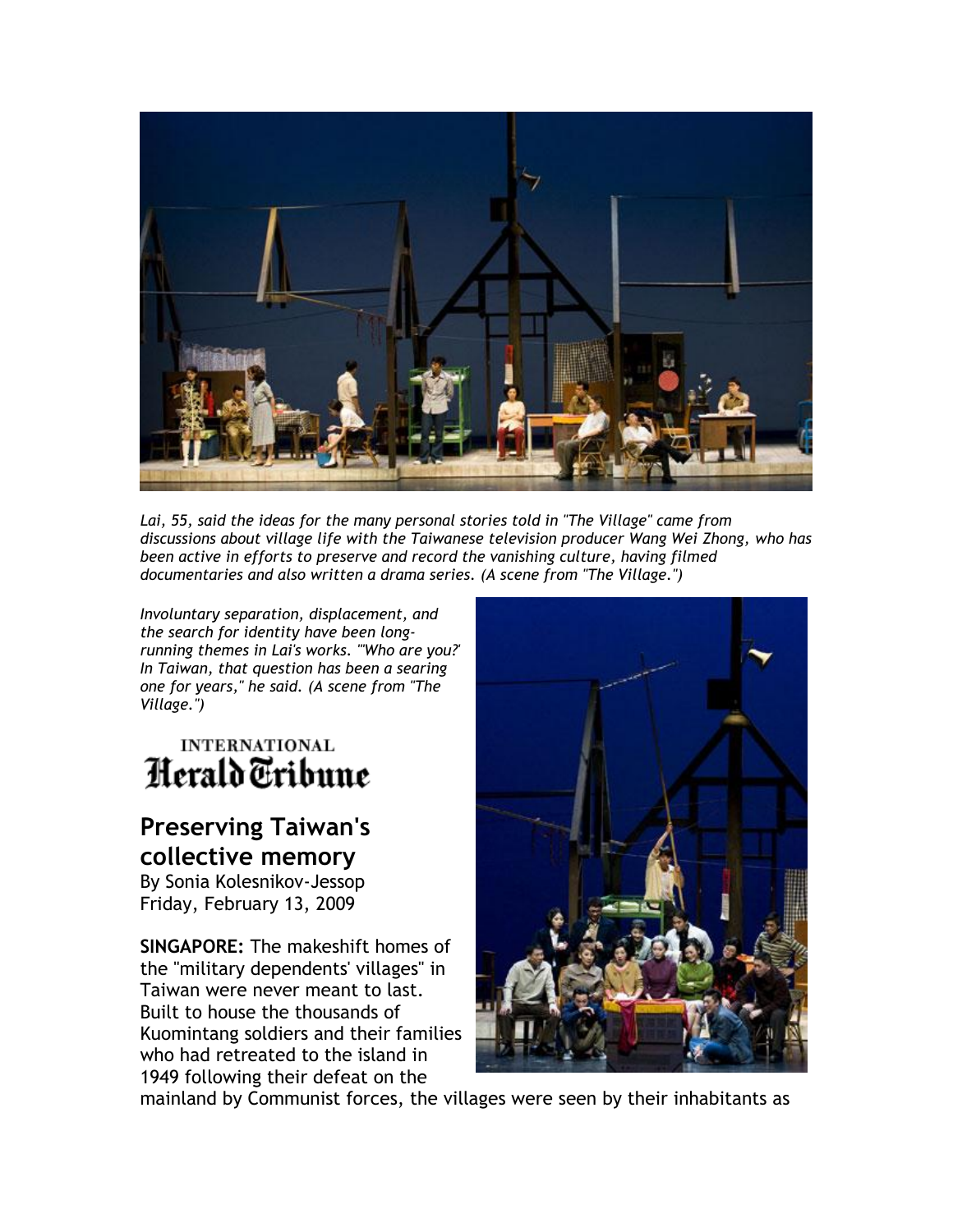temporary dwellings, where they would stay only until Chiang Kai-shek's forces regained control of the mainland. But Mao's Communist army was not to be beaten, and as the years passed, the dependents' villages developed a distinctive mixed culture with people from different Chinese provinces, speaking different dialects and cooking different cuisines, living side-by-side.

The impact that these melting-pot communities, which once numbered more than 800, have had on Taiwan is significant. But in recent years, the communities have been broken up and skyscrapers have replaced the old homes. Today, less than 200 of the original villages are left standing.

"The Village," a new play in Mandarin and Hokkien by the Taiwanese playwright and director Stan Lai, spans 50 years in the lives of three families living in one of these dependents' villages. The three-hour epic, featuring Lai's Taipei-based troupe Performance Workshop, had its premiere in Taipei in December and has proved to be a popular and critical success, with a sold-out second run until Feb. 24. The play has contributed to the recent debate in Taiwan about the need to preserve collective memories, while giving a human face to the impact of strained cross-Straits relations.

"These villages are an important part of our history that no one has really written much about," said Lai. "But I think there is a real nostalgia and an urgency to protect the memory of these villages." He added: "Once the physical buildings are demolished and the people who lived in these communities pass away, it'll be all gone."

From the villagers' allegiance to the Republic of China flag to their sorrow when Chiang Kai-shek died in 1975, their tearful return and reunion with loved ones on the mainland in the 1980s, and their children's aspirations to travel around the world, "The Village" is really the story of Taiwan.

Lai, 55, said the ideas for the many personal stories told in "The Village" came from discussions about village life with the Taiwanese television producer Wang Wei Zhong, who has been active in efforts to preserve and record the vanishing culture, having filmed documentaries and also written a drama series. Wang, 52, grew up in the close knit-community of a dependents' village, which he describes as "a refugee camp for adults and a playground for kids."

Both men were in Singapore earlier this month, when "The Village" played for two nights at the Esplanade Theatre to standing ovations as part of a Chinesethemed cultural festival.

Involuntary separation, displacement, and the search for identity have been long-running themes in Lai's works. "'Who are you?' In Taiwan, that question has been a searing one for years," he said. He added that although he was born in Washington D.C. and raised there and in Seattle until his teens and never lived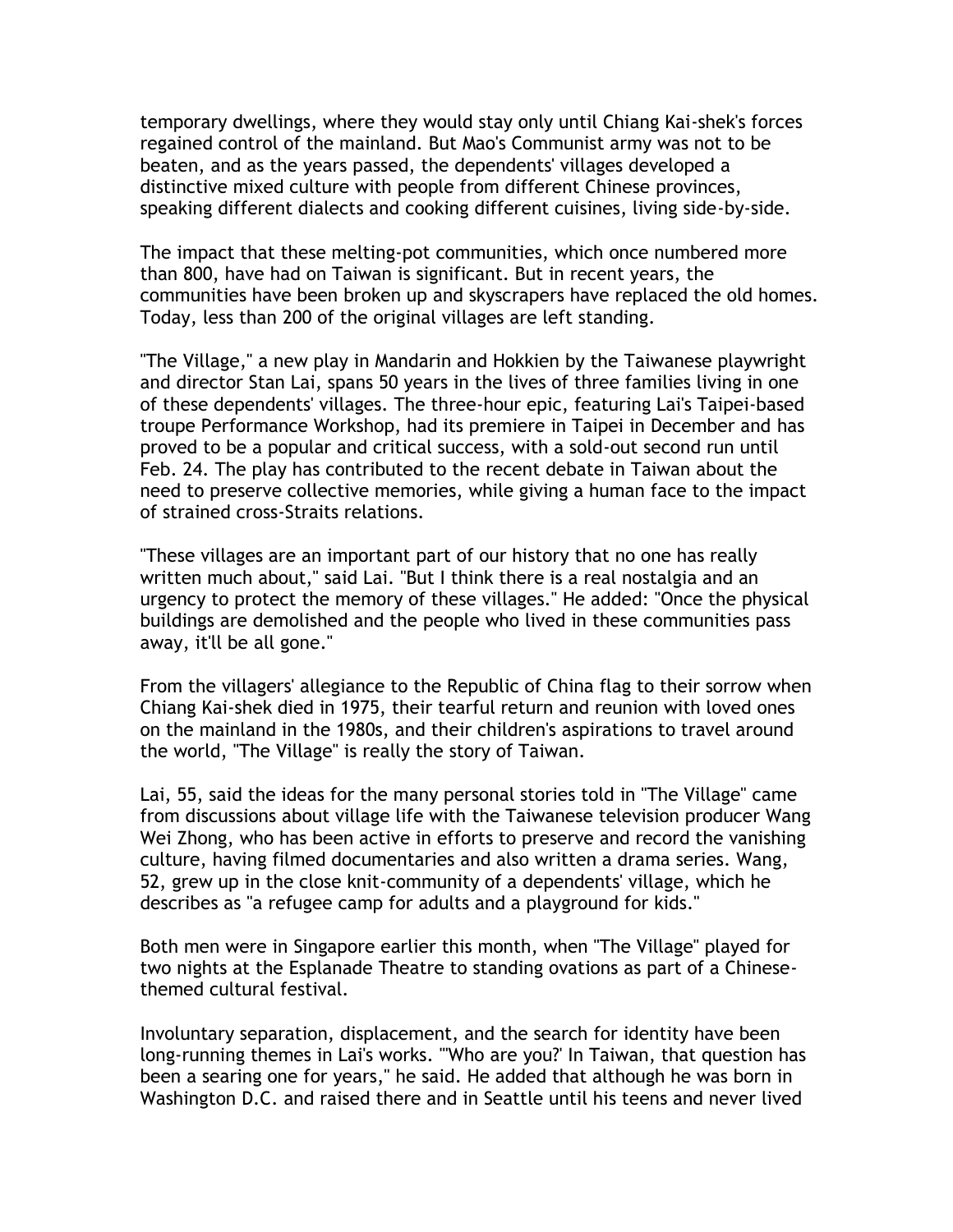in a village himself, his family was "part of the whole story of 1949." His father, a diplomat, first moved to Taiwan from mainland China in 1949 before migrating to the United States. In a diplomat's family, "you're always searching for who you are, since you're always moving around," he said.

Lai said he believed that one of the play's achievements had been "to get a lot of young people to understand the hardships of the mainlanders after they came to Taiwan."

"Many think they had an easy time, but this wasn't the case," he said, adding that he believed the play would also resonate with audiences on the mainland, where there are plans to stage it later this year.

"I think in China it will definitely be a connector to let people see what happened to all these people that left in 1949 and what their lives were like and what they felt when they came back," he said.

Because they thought they were moving away for only a brief period of time, many Kuomintang soldiers left behind parents, wives and loved ones, and both sides had to rebuild their lives and create new ones when it became clear the separation would be permanent.

While the director anticipates the Chinese censors' ire might be raised by one scene with the nationalistic flag, as well as a few lines referring to mainland spies in derogative terms, Lai said he thought there should not be any problems with the overall script.

Lai has written 29 original plays, including his classic, "Secret Love in Peach Blossom Land" (1986), about two theater companies booked into the same rehearsal space. "Stan is probably the best Chinese language playwright and director right now," said Benson Puah, CEO of the Esplanade, Singapore's main venue for performing arts. "His work is never one dimensional or linear, there are always layers to it."

The playwright said that the last nine months had been some of his busiest. In addition to writing "The Village," he also wrote two more new plays. One of them, "Light Years," is about the "life" of a black and white TV, from its youth as a cutting-edge household appliance through old age as a sought-after antique. As the TV set finds different homes in different cities throughout China, "living" with different families, Lai explores the country's changing values over the last 30 years, and "how the country has grown so rich and how the values have become so poor."

Although the play has already been touring China, it was due to officially open at the new theater of the CCTV Tower in Beijing on March 17. However, a fire